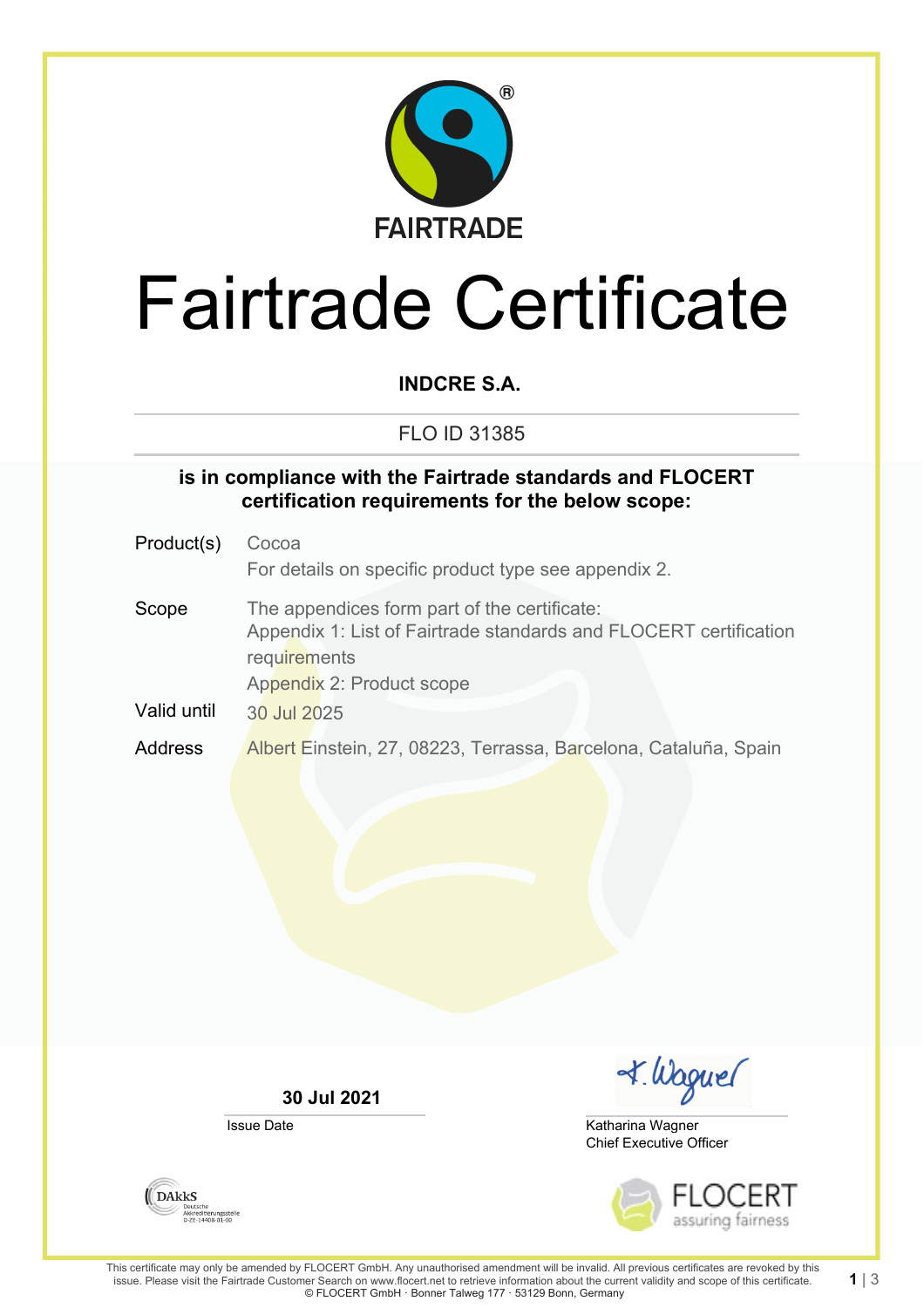

# Fairtrade Certificate

### **INDCRE S.A.**

FLO ID 31385

**Appendix 1:**

**List of Fairtrade standards and FLOCERT certification requirements**

#### **The organization INDCRE S.A. with FLO ID 31385 ... is in compliance with the following Fairtrade standards**

Trader SCORE

• Fairtrade Trader Standard

• Fairtrade Standard for Cocoa

#### **... is in compliance with the following FLOCERT certification requirements**

Trader SCORE • FLOCERT Public Compliance Criteria List – Trade Certification





**2** | 3